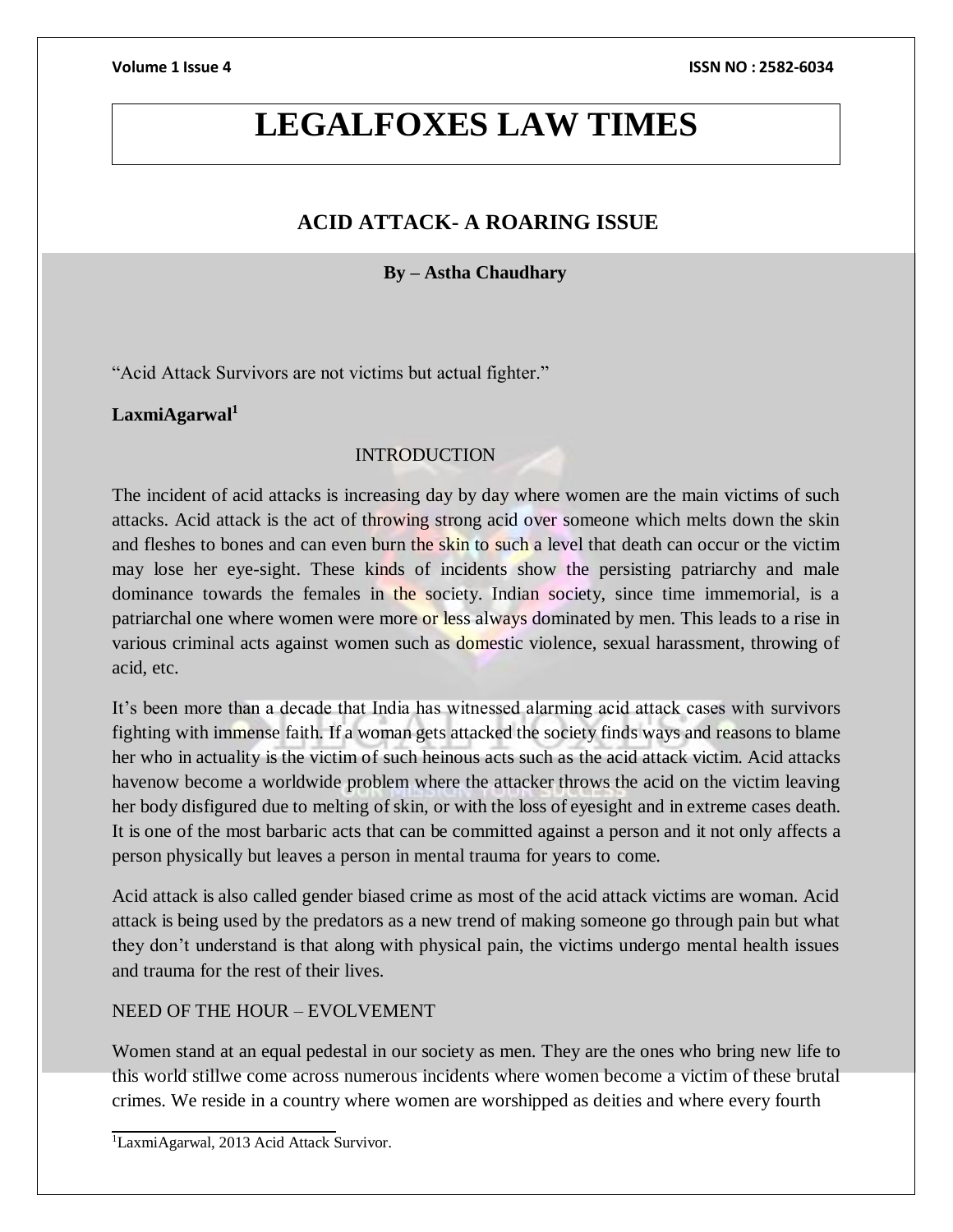#### **Volume 1 Issue 4 ISSN NO : 2582-6034**

person talks about women empowerment, but no one actually endorses it. And if we talk about the cruelty and the barbaric acts being committed against them, little to no people come forward in support and fight for them when the crime takes place in reality.

Whenever a woman in India raises her voice against the brutal crimescommitted against her or whenever she refuses to be dominated by men,she is shunned by the force of brutal crimes like acid attack, sexual harassment and alike. In almost 78% of the acid cases, the main motive is to get revenge for either refusing a marriage proposal or for denying to pay dowry.Men, always being said yes to by the society, can't take no for an answer at times and this hurts their male ego which then leads them to take such extreme steps. And in most of the cases, the victims are not able to get a proper medical care because of expensive treatments or hospitals not supporting the victims.

Up until the year 2013, the acid attacks were never recognized as a separate issue of concern in India. It was the case of Laxmi v. Union Of India<sup>2</sup>, which identified and brought into light the acid attack cases and the Courts and other legal authorities recognized such cases as a major issue of concern and prescribed punishments accordingly. The sale of acidwas banned by Supreme Court of India in its judgment. After the case of Laxmi, number ofacid attack cases registered increased multifold as woman started coming forward to ask for justice. The case of Laxmi was the first case where the 15 year old acid attack victim received compensation for her pain and suffering inflicted upon her by a 35 year old predator.

This case led to various necessary and important amendments in IPC and Cr.P.C. After 2013, the hospitals were also charged for denying admission and medical treatment to an acid attack victim. The Laxmi case brought about a 'revolutionary' change in all the societyas well as legal system. According to Times of India, Supreme Court of India has asked to take acid under the consideration of Poison under the Poison Act<sup>3</sup> and asked the States to strictly follow the ban of acid in retail shops<sup>4</sup>. Half of victims who are acid attack victims are between the age of 11 to 30 years of age.

The Sections such as  $100(7)$  of IPC, 326A<sup>5</sup> and 326B<sup>6</sup> of IPC and Sections 357A and 357C of Cr.P.C. recognize punishments and compensation for acid attack victims and perpetrators. The acid attacks after being recognized as a separate heinous crime punishable under law after rape, various sections such as 326A and 326B were added to IPC through Criminal Laws Amendment Act in the year 2013, with a punishment of lifetime or 10 years and compensation of a minimum 3 lakh rupees to victims by the predator or accused, involved. Clause 7 was added to section 100 of IPC which granted the victim to practice the right of private/self - defense to full measures to save herself<sup>7</sup>. Despite of making amendments and putting legal actions into place, the cases of acid attacks still increase with attacks being unabated, the very reason for the attack can easily be

<sup>2</sup>LaxmiVs Union Of India &Ors., 2014 SCC 4 427.

<sup>3</sup>Poison Act 1919.

<sup>4</sup>VageshwariDeswal, Acid Attacks-Need To Regulate Acid Sales,Times Of India Article, January 6,2020.

<sup>5</sup> Indian Penal Code 1860 § 326A.

<sup>6</sup> Indian Penal Code 1860 §326B.

<sup>7</sup> Indian Penal Code 1860 § 100(7).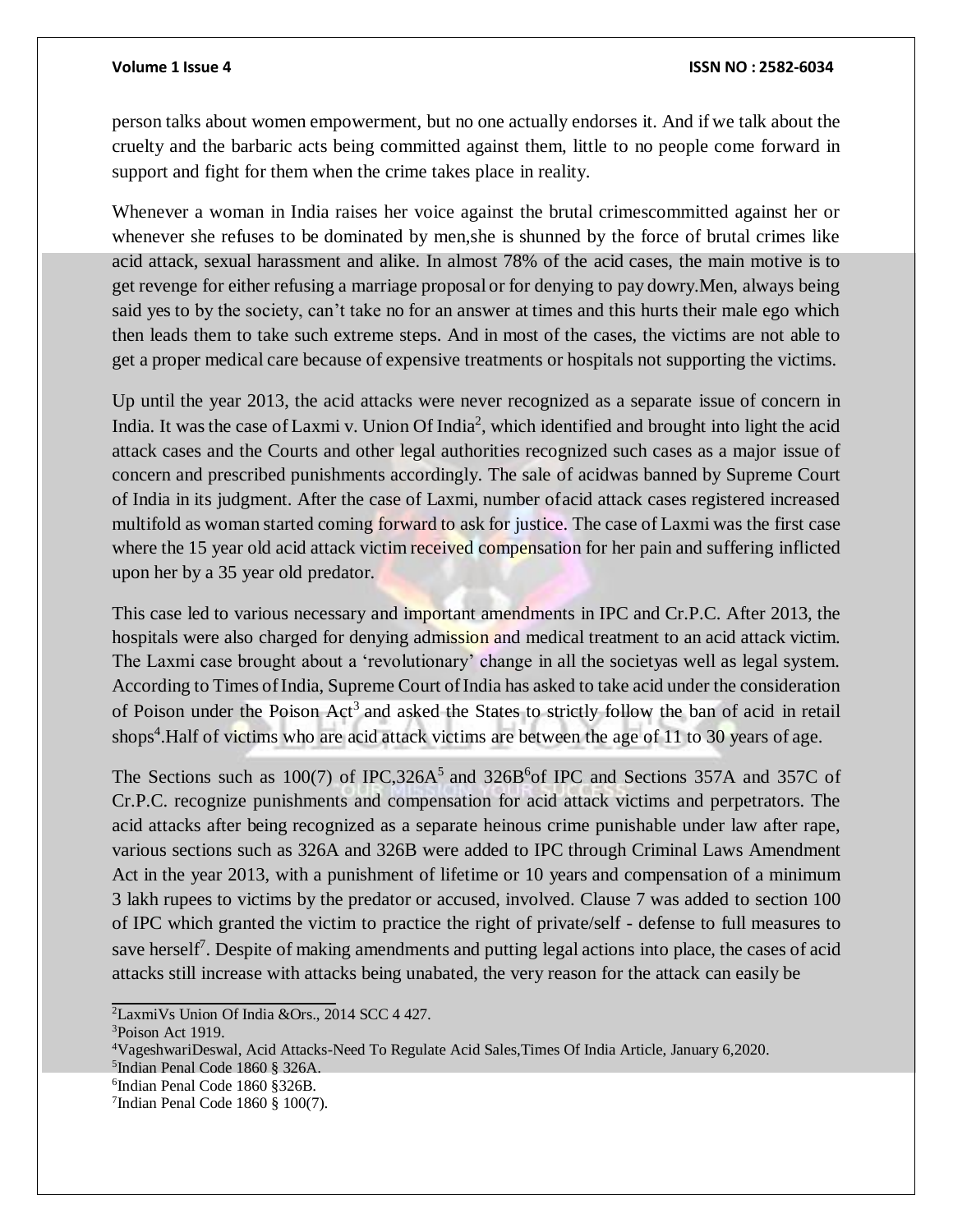gathered or figured. The attacks increase as if there is no legal aid, the legal aid are there but still it seems like they don't exist it does not frighten the attackers.

After taking so many steps and fighting in the court of law, for the ban of sale of acid, which eventually did got banned;it is still freely sold in retail stores without any license or asking for identification ofthe buyer. The states looked into the matter and took actions and initiated a Victim Compensation Scheme for the acid survivors under Section 357A of Cr.P.C.<sup>8</sup> and also came up with free medical treatment for acid attack victims under the Section of 357C of Cr.P.C.<sup>9</sup>. In 2016, National Legal Services Authority (NALSA) launched a scheme which gives Legal Services to acid attack victims. All the schemes which came to life were laudable but to avoid more of these acid attacks it was like "prevention is better than cure". Rather than talking about the legal system's step or government's late intervention, and salvaging the whole past of the scenarios it would be better if we start acting in the present and start to imply the legal actions on time with strict punishment so that others don't think of doing so in any manner or any given scenario or circumstances and it would be way better if the society come up with the legal system and try to prevent the acid attacks by structure clampdown by the sale of acid as well as by helping the victim in any possible way, the Government to act on the schemes on time and as early as possible.

The attack of acid is worse than death, as it destroys the life of the victim in such a way that they are abandoned by family members and society looks at them with shame and horror. The crime forces the victim to lead a mentally disturbed life and almost all of the victims undergo some or the other form of trauma and finds it hard to come out of it all their lives. There are only handful, who can afford the medical expenses for the treatment and not all can bear the pain of the attack. Sometimes the victims lose their real face structure, if attacked on the face. It makes it difficult for them to move forward in life, whether it's applying for a job or finding a suitable match for marriage. They face rejections not based on their qualifications, merit or character but how they look. They are even insulted and blamed for the act committed against them. Where the society should support the victim they end blaming them and supporting the predator. There are few victims who have their families by their side as most leave them when they decide to go for legal aid as it destroys the family reputation.Only a few find courage or have legal and financial means to get medical or legal help and therefore file a petition sending the predator behind the bars.

Making and passing of law is not the solution, implementation of law has to be checked so that the cases which are increasing in number day by day is in control. The Supreme Court in Laxmi's case did ban the sale of acids, but the acid was still sold freely, then the court asked the states that no acid should be sold without seeing the identification card which was approved by the Government and sale of acid to below 18 years of age is to be considered as illegal and selling of acid bottles without the identification card of the buyer and license is termed as illegal<sup>10</sup>. Strict actions should

<sup>8</sup>Code Of Criminal Procedure 1973 § 357A.

<sup>9</sup>Code Of Criminal Procedure 1973 § 357C.

<sup>&</sup>lt;sup>10</sup> Central Government, Guidelines to Regulate and Purchase of Sale of Acid Scheme, 2013.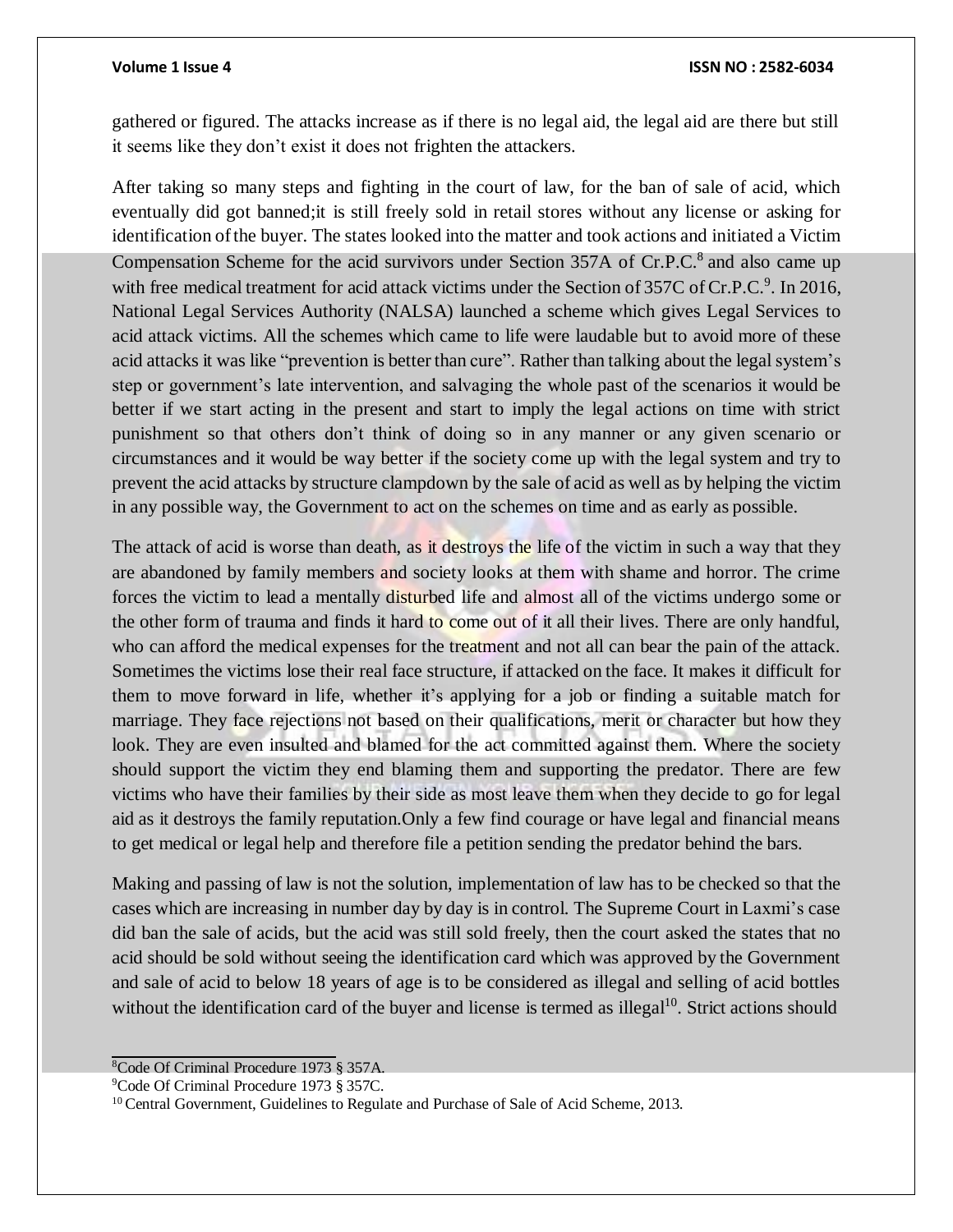be taken against the people who go against the law. Action against one should deter the rest from committing the crimes. The trials for such cases should be as fast as possible so that no one even dares of thinking of buying or selling of throwing of acid on someone and destroying their lives. Throwing of acid is like revenge from the defaulter's side, they think that throwing of acid can satisfy their self-esteem or ego but they don't think is that there will be consequence to their actions. And they can't stop someone from living their dreams by throwing their acid.

In the case of Parivartan Kendra v. Union of India<sup>11</sup>, the Supreme Court of India said that for any law to be successful it has to be applied with full force. Even after the ban on sale and purchase of acid, people can procure it very easily. Looking and understanding the nature and depth-ness of the crime it was asked of all the States as well as the Union Territories to take up this crime seriously and make arrangement including food or reconstructive surgeries, in all the hospitals (including the private hospitals) so that no victim has to suffer more.

In 2017, a bill was introduced namely 'Prevention of Acid Attacks and Rehabilitation of Acid Attack Victims', the bill was introduced specifically for preventing the sale, supply and use of acid, which directly lead us to control the given acid attacks crimes happening within the boundaries of India. The bill also led down steps for victim rehabilitate and related problems to victim's condition. This bill further prevented any individual from selling or delivering any kind of strong acid without having a proper record of identity and without license, the reasons for the amount of quality and purpose involved in selling or buying should be reasonable enough.

The Data Intelligence Unit (DUI) found through the data released by National Crime Records Bureau (NCRB) in the year 2017 found that between the year 2014 and 2018 the number of victims of acid attack were 1483 to be exact and the year 2017 specifically witnessed an immense increase in the number of acid acid attacks at 309 in five years with victims to be 319 in approximate.

 $\rightarrow$ 

## **CONCLUSION**

"Do not go gentle into that good night,Old age should burn and rave at close of day;Rage, rage against the dying of the light"-Dylan Thomas<sup>12</sup>

With years of acid attack case, the acid attack victims became the survivors as well as a "fighter". Each and every fighter has their own story of why the acid was thrown on them and these fighters have been inspiration to those who come up to fight for themselves and fight for wrong. With society neglecting them and making it difficult for them to come back to a normal life whereas the acid is having a normal life and living his life, it istime to evolve together as a society and support the fighters to rage against that dying light which is hope and give them hope. A hope to fight for what is right so that we can prevent further crimes like this and have a safe society.

<sup>11</sup>Parivartan Kendra &Anr.Vs Union Of India &Ors (2016) 3 SCC 571.

<sup>12</sup> Dylan Thomas, Do Not Go Gentle Into That Good Night, Botteghe Oscure, 1951.